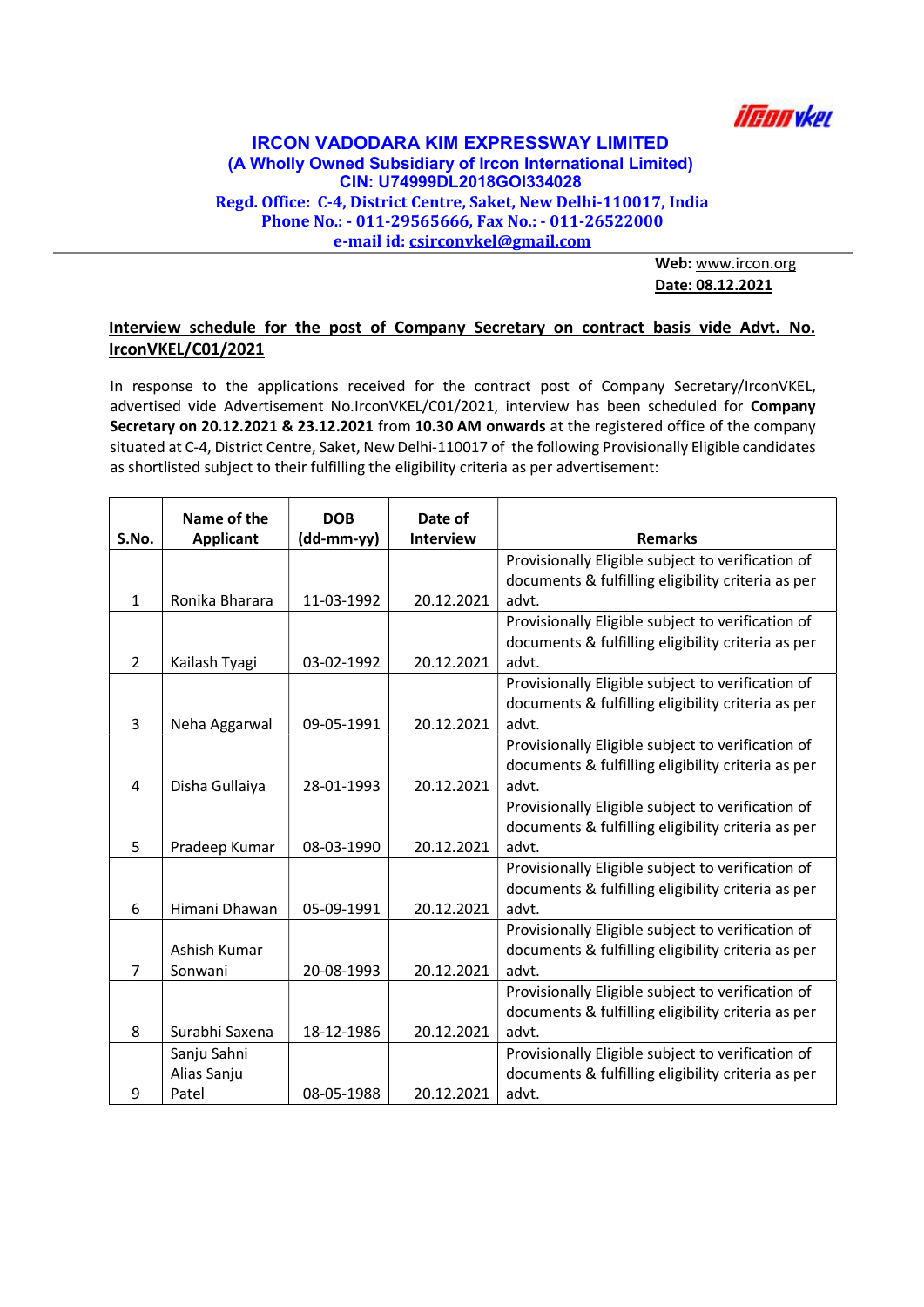| S.No. | Name of the<br><b>Applicant</b> | <b>DOB</b><br>(dd-mm-yy) | Date of<br>Interview | <b>Remarks</b>                                                                                          |
|-------|---------------------------------|--------------------------|----------------------|---------------------------------------------------------------------------------------------------------|
|       |                                 |                          |                      | Provisionally Eligible subject to verification of                                                       |
|       |                                 |                          |                      | documents & fulfilling eligibility criteria as per                                                      |
| 10    | Munmun Ghosh                    | 05-11-1987               | 20.12.2021           | advt.                                                                                                   |
|       |                                 |                          |                      | Provisionally Eligible subject to verification of                                                       |
|       |                                 |                          |                      | documents & fulfilling eligibility criteria as per                                                      |
| 11    | Isha Goel                       | 13-05-1994               | 20.12.2021           | advt.                                                                                                   |
|       |                                 |                          |                      | Provisionally Eligible subject to verification of                                                       |
|       |                                 |                          |                      | documents & fulfilling eligibility criteria as per                                                      |
| 12    | Jaya Jain                       | 03-06-1991               | 20.12.2021           | advt.                                                                                                   |
|       |                                 |                          |                      | Provisionally Eligible subject to verification of                                                       |
|       | Muazzam                         |                          |                      | documents & fulfilling eligibility criteria as per                                                      |
| 13    | Hasan                           | 12-09-1992               | 20.12.2021           | advt.                                                                                                   |
|       |                                 |                          |                      | Provisionally Eligible subject to verification of                                                       |
|       | Astha                           |                          |                      | documents & fulfilling eligibility criteria as per                                                      |
| 14    | Chaturvedi                      | 11-09-1988               | 20.12.2021           | advt.                                                                                                   |
|       |                                 |                          |                      | Provisionally Eligible subject to verification of                                                       |
|       |                                 |                          |                      | documents & fulfilling eligibility criteria as per                                                      |
| 15    | Sneh Chauhan                    | 08-11-1989               | 20.12.2021           | advt.                                                                                                   |
|       |                                 |                          |                      | Provisionally Eligible subject to verification of<br>documents & fulfilling eligibility criteria as per |
| 16    | Anuradha Joshi                  | 14-06-1994               | 23.12.2021           | advt.                                                                                                   |
|       |                                 |                          |                      | Provisionally Eligible subject to verification of                                                       |
|       |                                 |                          |                      | documents & fulfilling eligibility criteria as per                                                      |
| 17    | Barkha Agarwal                  | 21-10-1990               | 23.12.2021           | advt.                                                                                                   |
|       |                                 |                          |                      | Provisionally Eligible subject to verification of                                                       |
|       |                                 |                          |                      | documents & fulfilling eligibility criteria as per                                                      |
| 18    | Supriya Moni                    | 01-01-1988               | 23.12.2021           | advt.                                                                                                   |
|       |                                 |                          |                      | Provisionally Eligible subject to verification of                                                       |
|       |                                 |                          |                      | documents & fulfilling eligibility criteria as per                                                      |
| 19    | Radha Sharma                    | 14-10-1992               | 23.12.2021           | advt.                                                                                                   |
|       |                                 |                          |                      | Provisionally Eligible subject to verification of                                                       |
|       |                                 |                          |                      | documents & fulfilling eligibility criteria as per                                                      |
| 20    | Amrita Sharma                   | 19-08-1995               | 23.12.2021           | advt.                                                                                                   |
|       |                                 |                          |                      | Provisionally Eligible subject to verification of                                                       |
|       |                                 |                          |                      | documents & fulfilling eligibility criteria as per                                                      |
| 21    | Ayushi Vijay                    | 08-01-1996               | 23.12.2021           | advt.                                                                                                   |
|       |                                 |                          |                      | Provisionally Eligible subject to verification of                                                       |
|       | Heena Banga                     |                          |                      | documents & fulfilling eligibility criteria as per                                                      |
| 22    | Sharma                          | 23-06-1992               | 23.12.2021           | advt.                                                                                                   |
|       |                                 |                          |                      | Provisionally Eligible subject to verification of                                                       |
|       |                                 |                          |                      | documents & fulfilling eligibility criteria as per<br>advt.                                             |
| 23    | Arpita Basu Roy                 | 03-10-1987               | 23.12.2021           | Provisionally Eligible subject to verification of                                                       |
|       |                                 |                          |                      | documents & fulfilling eligibility criteria as per                                                      |
| 24    | Sweta Bharti                    | 01-02-1993               | 23.12.2021           | advt.                                                                                                   |
|       |                                 |                          |                      | Provisionally Eligible subject to verification of                                                       |
|       | Meenakshi                       |                          |                      | documents & fulfilling eligibility criteria as per                                                      |
| 25    | Mittal                          | 20-01-1995               | 23.12.2021           | advt.                                                                                                   |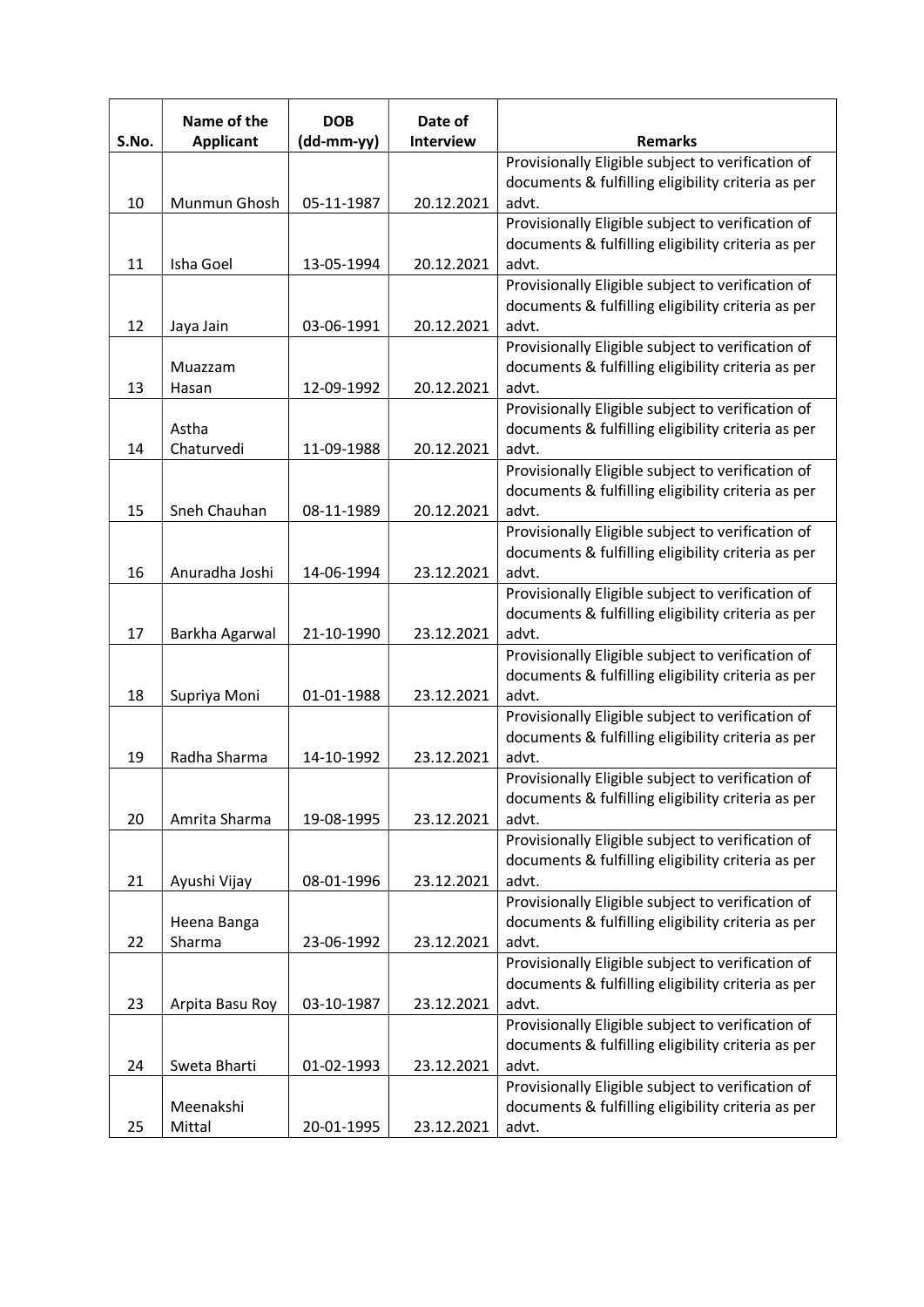|       | Name of the      | <b>DOB</b>   | Date of          |                                                    |
|-------|------------------|--------------|------------------|----------------------------------------------------|
| S.No. | <b>Applicant</b> | $(dd-mm-yy)$ | <b>Interview</b> | <b>Remarks</b>                                     |
|       |                  |              |                  | Provisionally Eligible subject to verification of  |
|       |                  |              |                  | documents & fulfilling eligibility criteria as per |
| 26    | Varun Jain       | 20-04-1988   | 23.12.2021       | advt.                                              |
|       |                  |              |                  | Provisionally Eligible subject to verification of  |
|       |                  |              |                  | documents & fulfilling eligibility criteria as per |
| 27    | Urvashi Dhakad   | 21-06-1991   | 23.12.2021       | advt.                                              |
|       |                  |              |                  | Provisionally Eligible subject to verification of  |
|       | Vishal           |              |                  | documents & fulfilling eligibility criteria as per |
| 28    | Srivastava       | 14-01-1994   | 23.12.2021       | advt.                                              |
|       |                  |              |                  | Provisionally Eligible subject to verification of  |
|       |                  |              |                  | documents & fulfilling eligibility criteria as per |
| 29    | Archana Das      | 22-01-1991   | 23.12.2021       | advt.                                              |
|       |                  |              |                  | Provisionally Eligible subject to verification of  |
|       |                  |              |                  | documents & fulfilling eligibility criteria as per |
| 30    | Shruti Tiwari    | 10-03-1991   | 23.12.2021       | advt.                                              |
|       |                  |              |                  | Provisionally Eligible subject to verification of  |
|       |                  |              |                  | documents & fulfilling eligibility criteria as per |
| 31    | Deepika Sharma   | 28-09-1990   | 23.12.2021       | advt.                                              |
|       |                  |              |                  | Provisionally Eligible subject to verification of  |
|       |                  |              |                  | documents & fulfilling eligibility criteria as per |
| 32    | Gurpreet Kaur    | 25-11-1985   | 23.12.2021       | advt.                                              |

Shortlisted candidates for the posts of Company Secretary/IrconVKEL as per table above are directed to to reach the venue for Interview atleast 30 min before the allotted time with following documents in original:

- (a)  $10^{\text{th}}$  &  $12^{\text{th}}$  Marksheet/passing certificate (for age proof);
- (b) Mark sheets of ICSI (foundation, Executive, Professional)
- (c) Professional Pass Certificate of ICSI
- (d) Membership Certificate (Associate Membership (ACS)/ Fellow Membership (FCS) of the Institute of Company Secretaries of India (ICSI) as the case may be.
- (e) Certificate of Practice, if applicable
- (f) Certificates of other professional qualifications if any
- (g) Original Appointment letter/offer letter/office order(s), Experience letter, relieving letter, as applicable of all organization clearly indicating the length and line of experience as per eligibility conditions/criteria;
- (h) Duly Self-signed Curriculum Vitae, if any.
- (i) Valid ID proof (PAN/Driving License/Voter id card/Aadhar).

Note- Candidature of shortlisted candidates for interview is purely provisional subject to subsequent verification of all original documents for assessment of final eligibility of selected candidates as per eligibility criteria mentioned in the advertisement for the above said post.